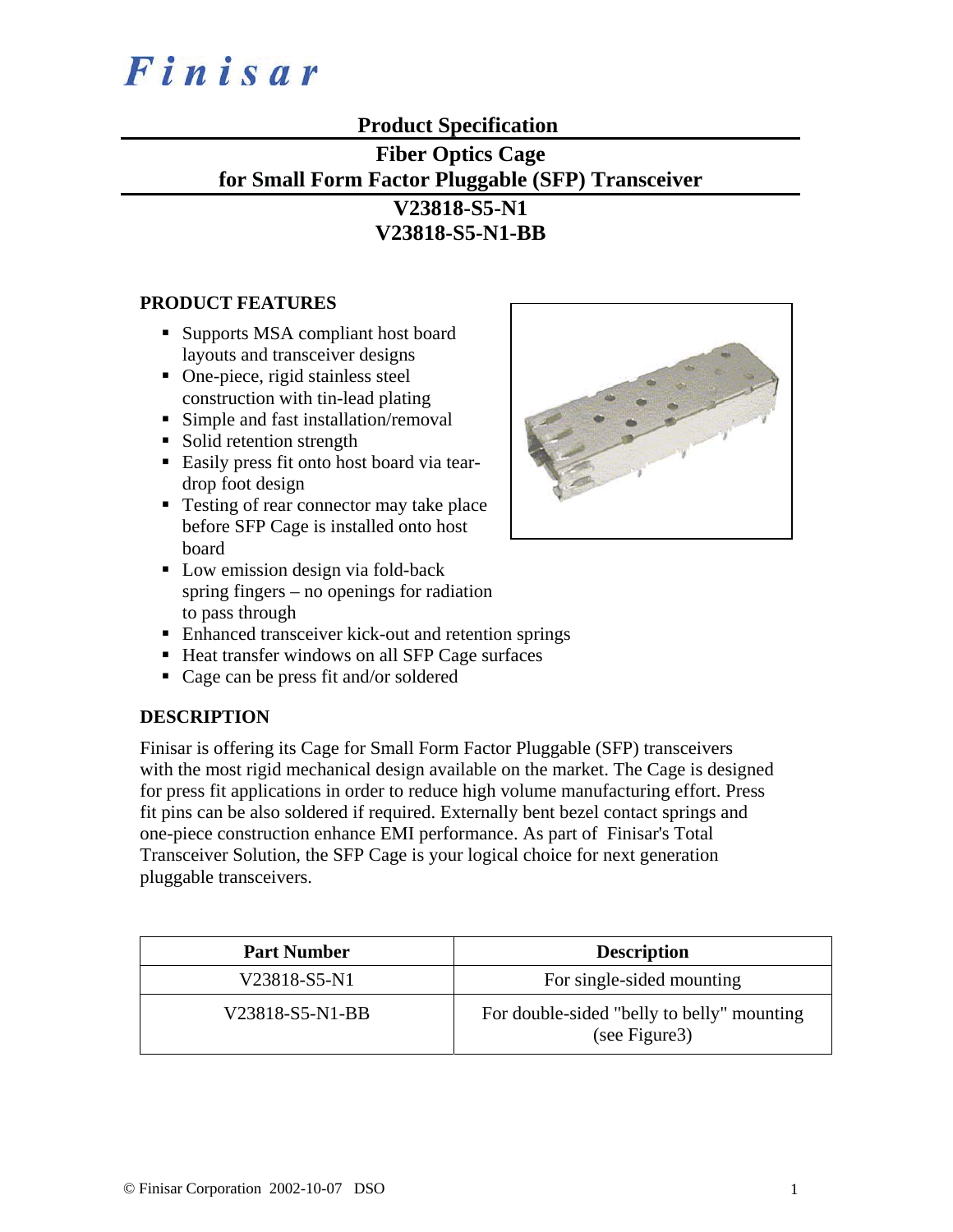## **APPLICATION NOTES**

- For single-sided mounting, optimum host board thickness is .059to.062in [1.5to1.57mm]. SFP Cage mounting holes should be plated with HASL, gold, or immersion silver finish per MSA dimensional recommendations
- For double-sided mounting, host board thickness is .118in [3.0mm] minimum per the MSA. For belly-to-belly applications, one of the rear mounting feet is removed to avoid interference (V23818-S5-N1-BB)
- Installation of the SFP Cage may be done by hand or with a solid metal block across the top surface of the Cage. Block dimensions to be controlled by customer
- Removal of the Cage should be done with an internal solid metal block. Due to the collapsing nature of the teardrop foot design, the Finisar SFP Cage is intended for one-time installation
- The Finisar SFP Cage does not cause any damage when carefully removed; the outside profile of the teardrop feet is smooth and will not destroy pre-plated host board mounting holes
- **Trapped fluids from washing process must be dried to prevent corrosion beneath** SFP Cage
- Cage retention depends on finished hole size and plating thickness

### **SYSTEM CONFIGURATIONS**

- Single-sided mounting with .640in [16.25mm] pitch
- Double-sided "belly to belly" mounting with .640in [16.25mm] pitch
- Double-sided "offset belly to belly" mounting with .975in [24.77mm] pitch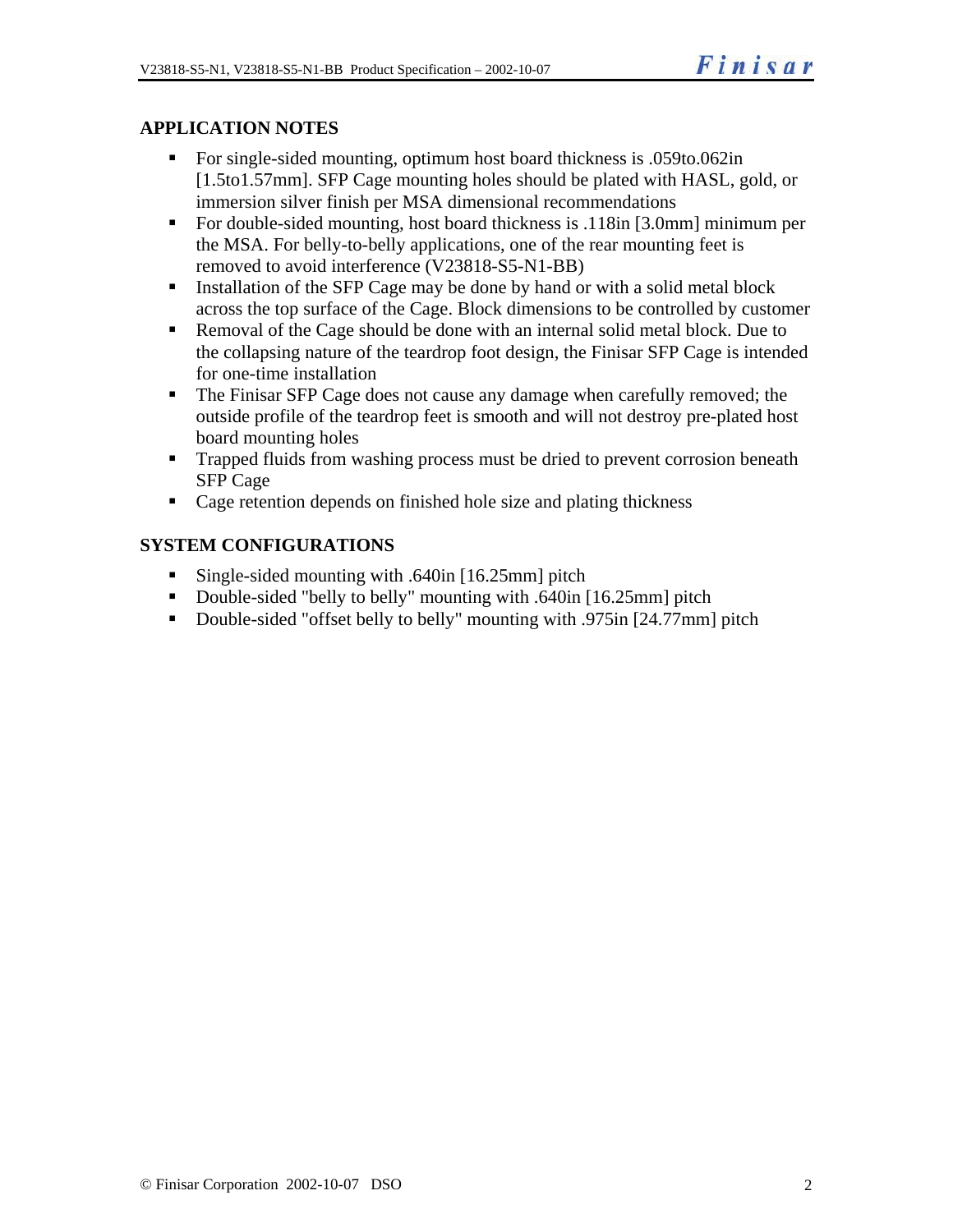

**Figure 1 Single-sided Host Board Layout** 



**Figure 2 Single-sided Layout**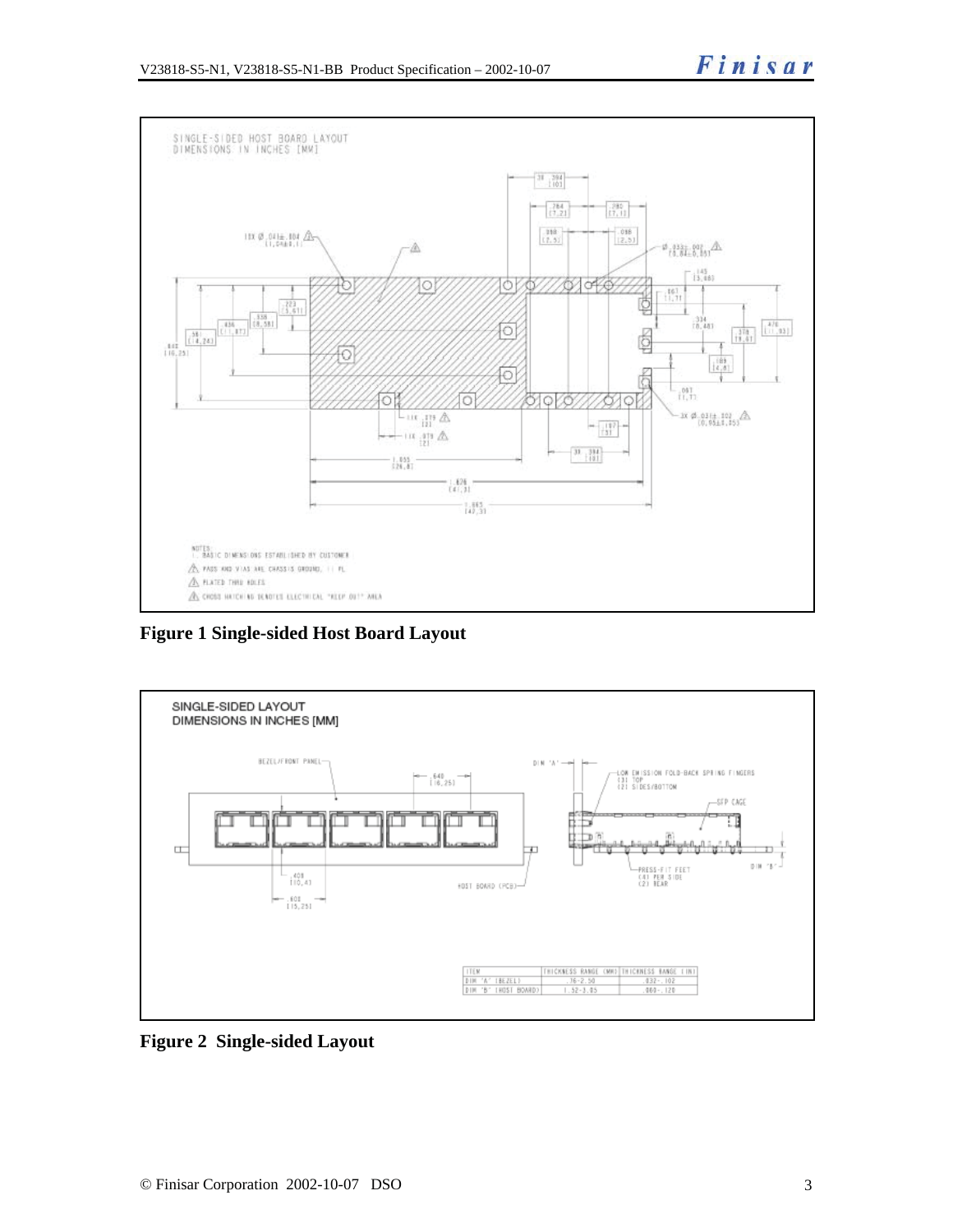

**Figure 3**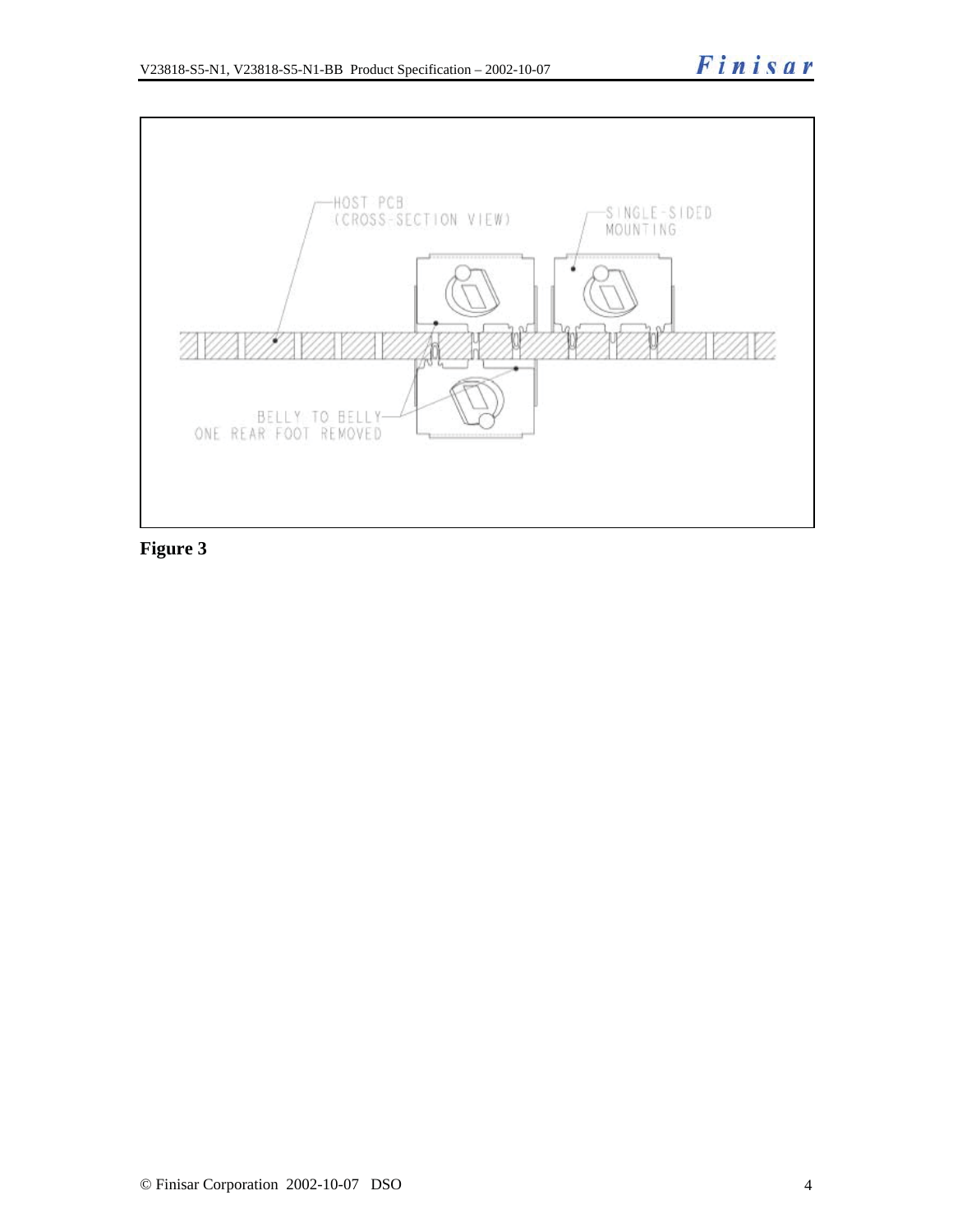## **Single-sided Application**



# **Figure 4**



# **Figure 5**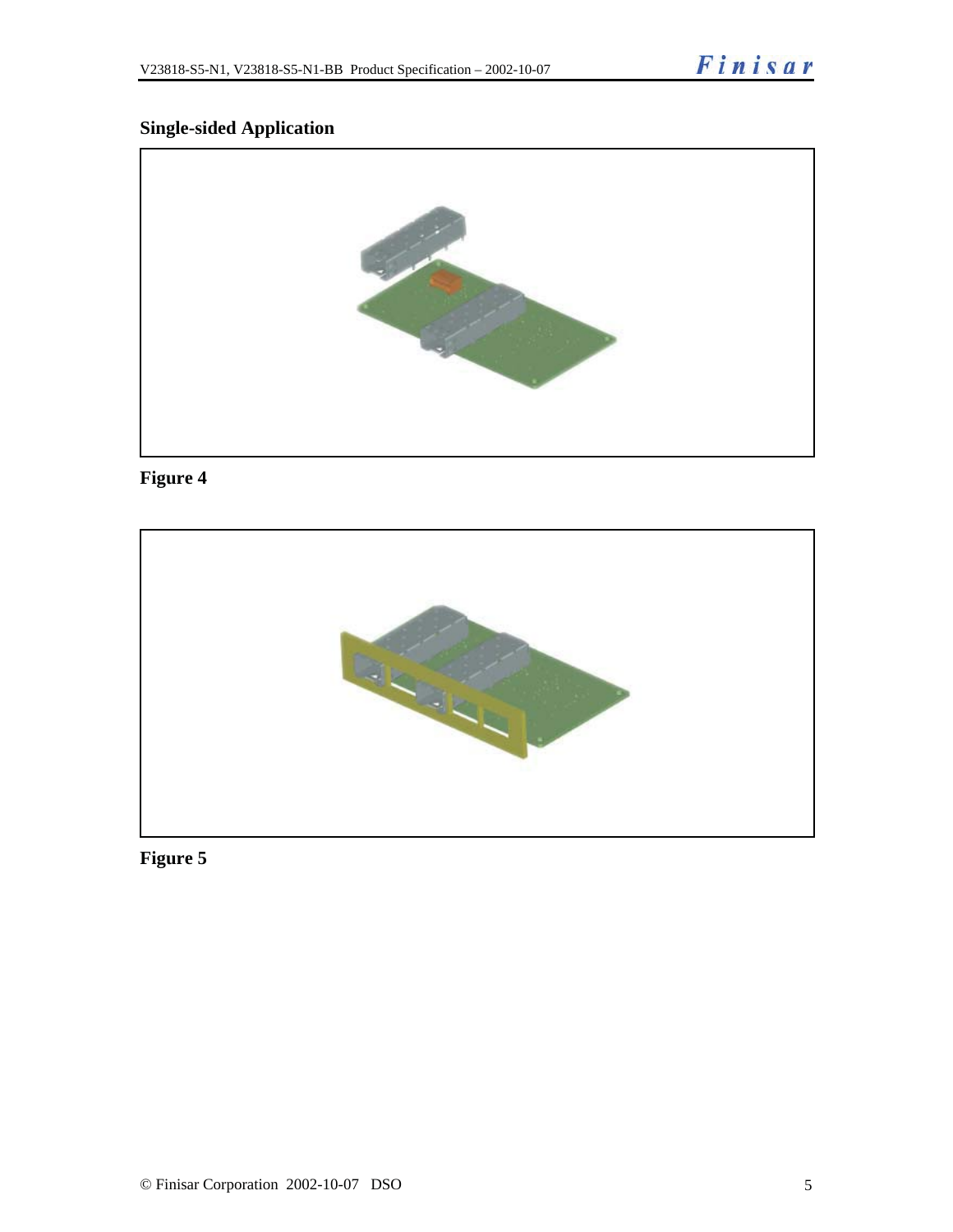## **Belly to Belly Application**



# **Figure 6**



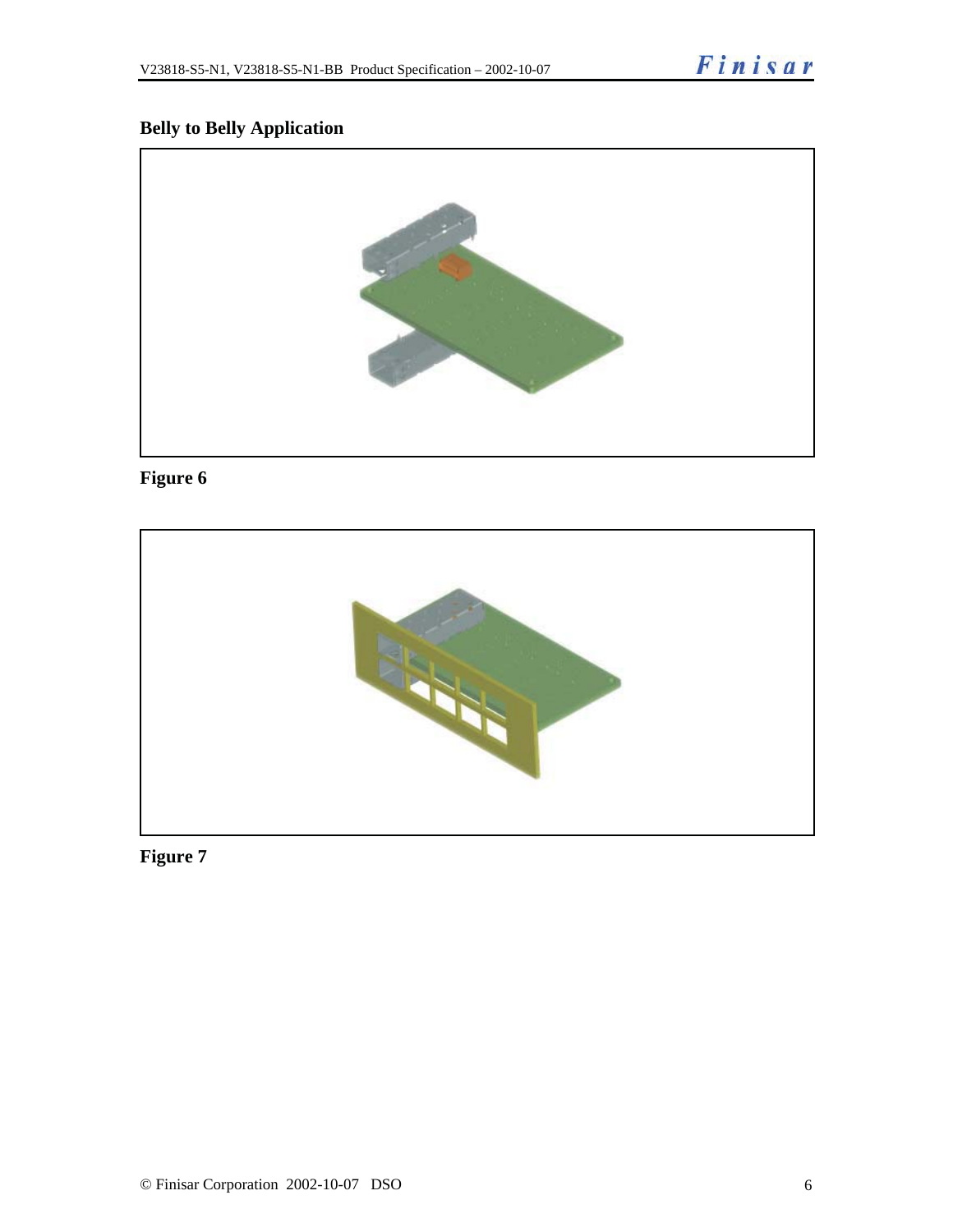## **Package Outlines**



Figure 8